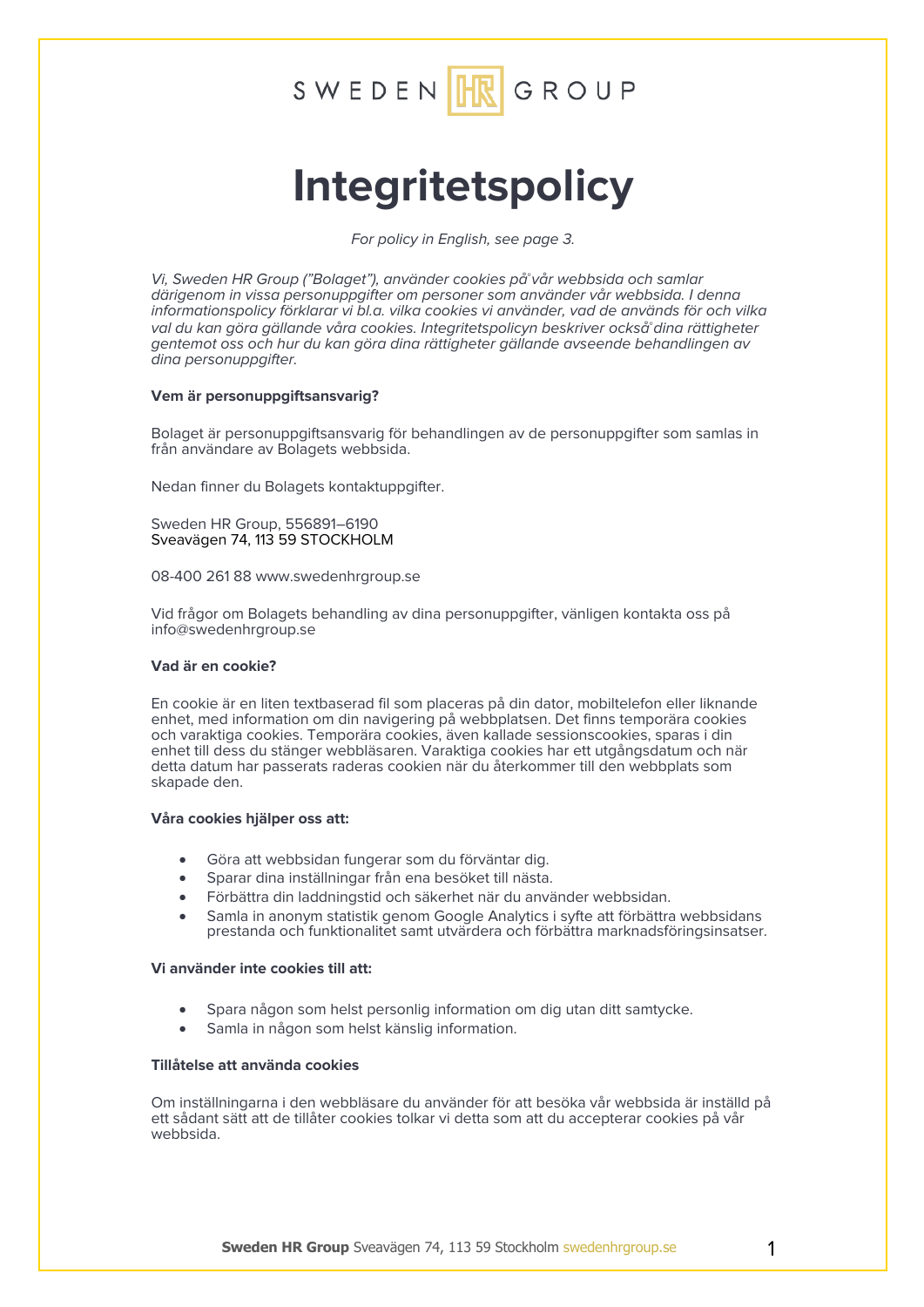

### **Vad för slags personuppgifter samlar vi in?**

Vi samlar in personuppgifter som du skickar till oss när du fyller i formulär eller kontaktar oss via mail på̊webbplatsen.

## **Hur skyddar vi dina personuppgifter?**

För att dina personuppgifter som skickas till vår webbplats inte ska läsas av utomstå<sup>e</sup>nde, krypteras all sådan information och skickas via en säker anslutning.

### **Hur använder vi dina personuppgifter?**

Vi kan komma att använda dina personuppgifter för följande ändamål:

- Vid korrespondens om frågor och övrig information
- Vid arbete som förhindrar missbruk eller annan olämplig användning av vår webbplats
- Vid nyhetsbrev eller andra marknadsföringsinsatser.

Vi sparar dina uppgifter så länge som det krävs för att uppfylla ovanstående ändamål eller så länge som vi enligt lag är skyldiga att göra detta. Därefter raderas dina personuppgifter.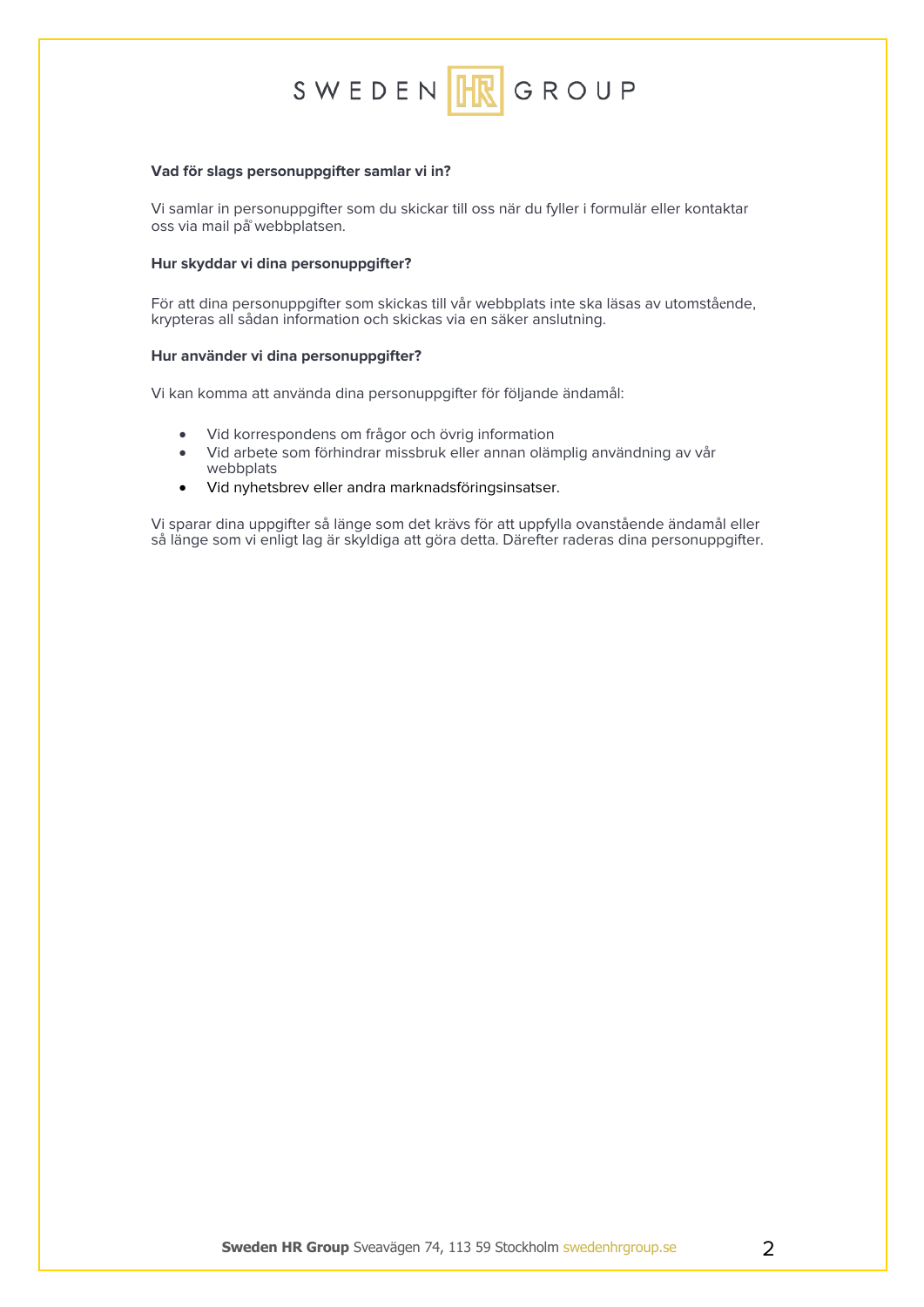

## **Privacy Policy**

*We, Sweden HR Group (" the Company"), use cookies on our website and thereby collect certain personal information about people who use our website. In this information policy we explain, among other things. what cookies we use, what they are used for and what choices you can make regarding our cookies. The Privacy Policy also describes your rights to us and how you can assert your rights regarding the processing of your personal data.* 

### **Who is responsible for personal data?**

The Company is responsible for personal data for the processing of the personal data collected from users of the Company's website.

Below you will find the Company's contact details.

Sweden HR Group, 556891–6190

Sveavägen 74, 113 59 STOCKHOLM

+46 8 400 261 88 www.swedenhrgroup.se

If you have any questions about the Company's processing of your personal data, please contact us at info@swedenhrgroup.se

### **What is a cookie?**

A cookie is a small text-based file placed on your computer, mobile phone or similar device, with information about your navigation on the site. There are temporary cookies and durable cookies. Temporary cookies, also called session cookies, are stored in your device until you close your brow- ser. Durable cookies have an expiration date and when that date has passed, the cookie is deleted when you return to the site that created it.

### **Our cookies help us to:**

- Make the web site work as you expect.
- Saves your settings from one visit to the next.
- Improve your loading time and security while using the website.
- Collect anonymous statistics through Google Analytics in order to improve the performance and functionality of the website, as well as evaluate and improve marketing efforts.

### **We do not use cookies to:**

- Save any personal information about you without your consent.
- Collect any sensitive information.

## **Permission to use cookies**

If the settings in the browser you use to visit our web site are set in such a way that they allow cookies, we interpret this as accepting cookies on our web site.

## **What kind of personal information do we collect?**